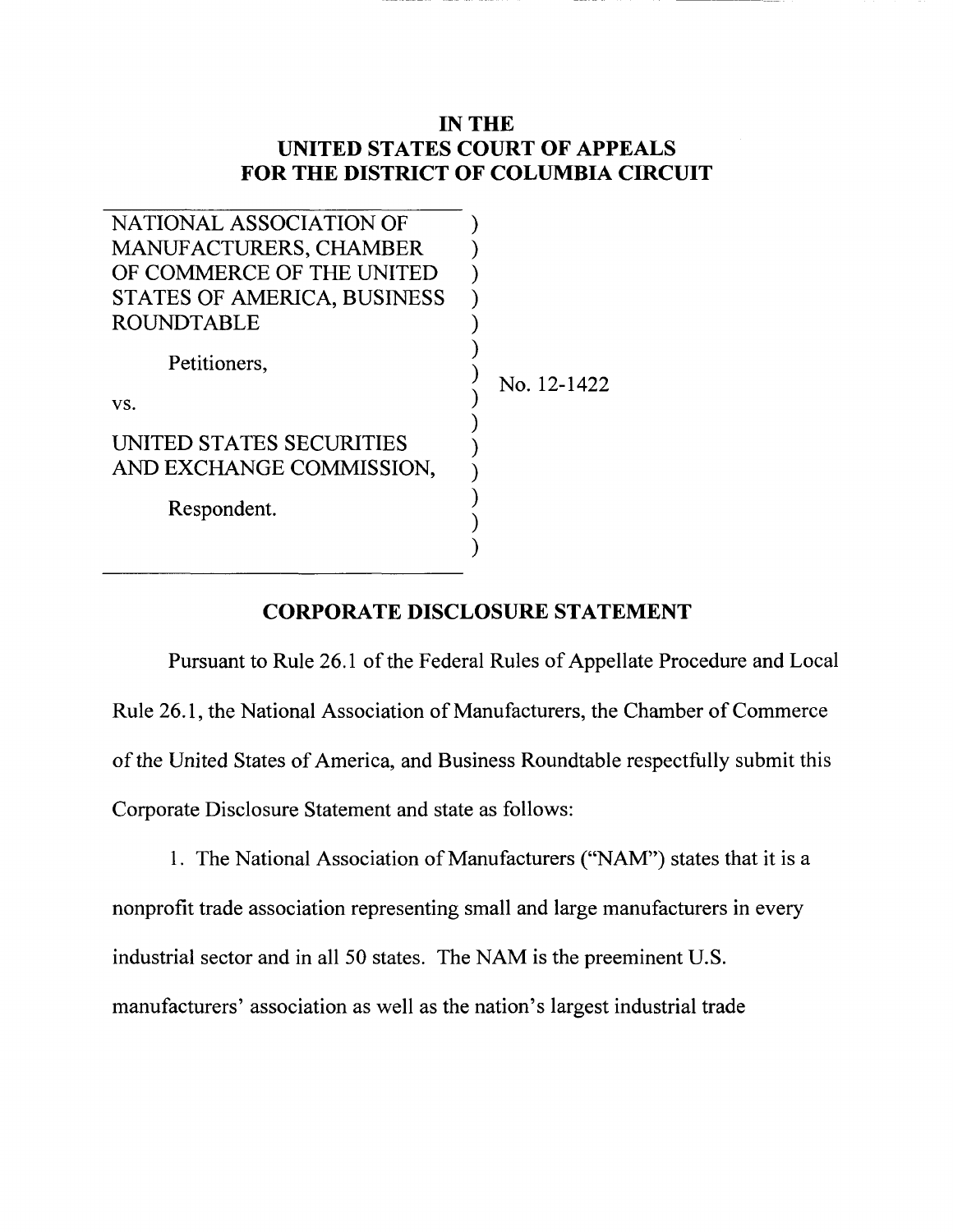association. The NAM has no parent corporation, and no publicly held company has 10% or greater ownership in the NAM.

2. The Chamber of Commerce of the United States of America ("Chamber") states that it is a non-profit, tax-exempt organization incorporated in the District of Columbia. The Chamber is the world's largest business federation, representing 300,000 direct members and indirectly representing an underlying membership of more than three million businesses and organizations of all sizes, sectors, and regions. The Chamber has no parent corporation, and no publicly held company has 10% or greater ownership in the Chamber.

3. Business Roundtable ("BRT") states that it is an association of chief executive officers of leading U.S. companies with more than \$7.3 trillion in annual revenues and nearly 16 million employees. BRT member companies comprise nearly a third of the total value of the U.S. stock market and invest more than \$150 billion annually in research and development – equal to 61 percent of U.S. private R&D spending. BRT companies pay \$182 billion in dividends to shareholders and generate nearly \$500 billion in sales for small and medium-sized businesses annually. BRT companies give more than \$9 billion a year in combined charitable contributions. BRT was founded on the belief that in a pluralistic society, businesses should play an active and effective role in the formation of public

2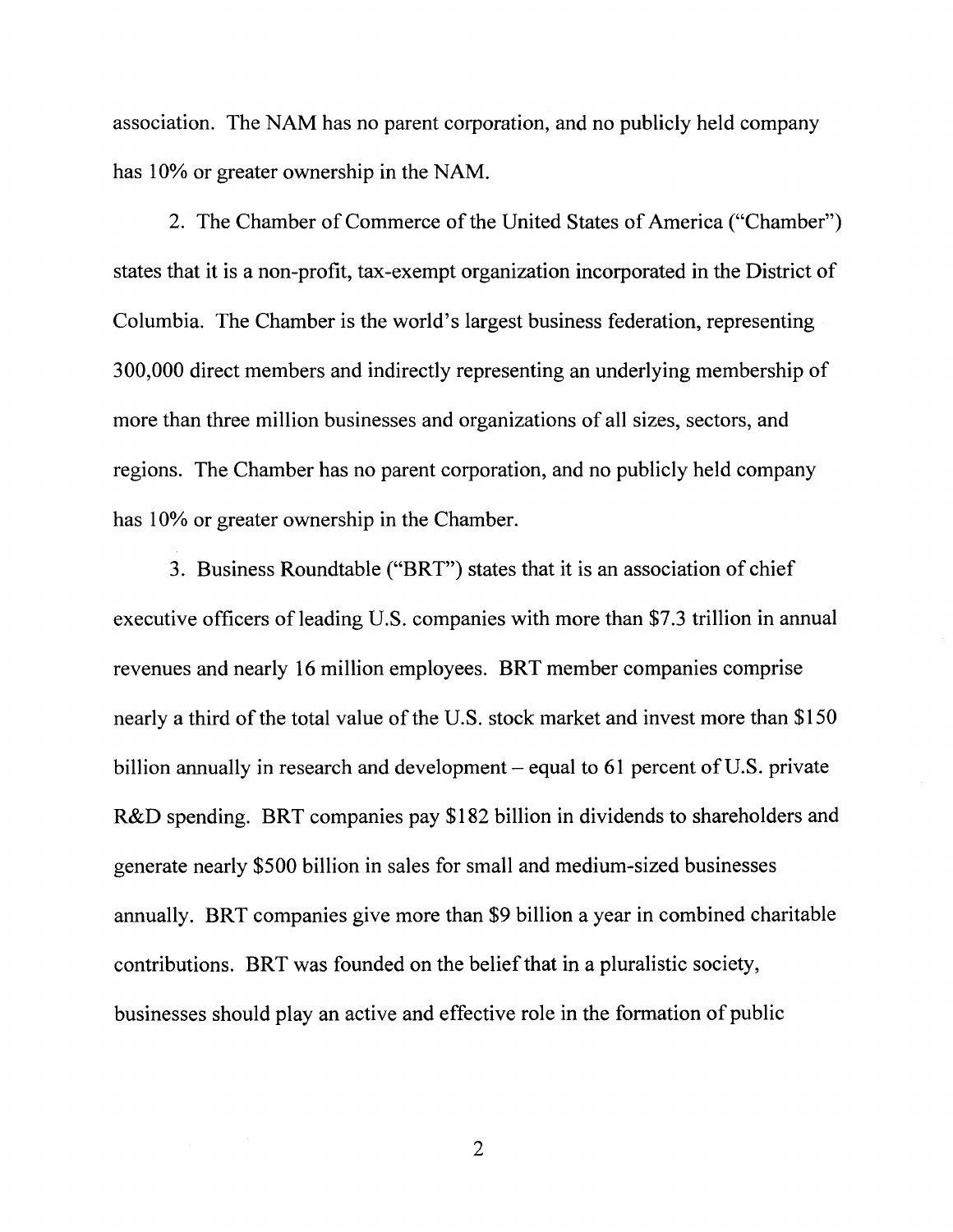policy. BRT has no parent corporation, and no publicly held company has 10% or greater ownership in BRT.

 $\hat{\mathcal{A}}$